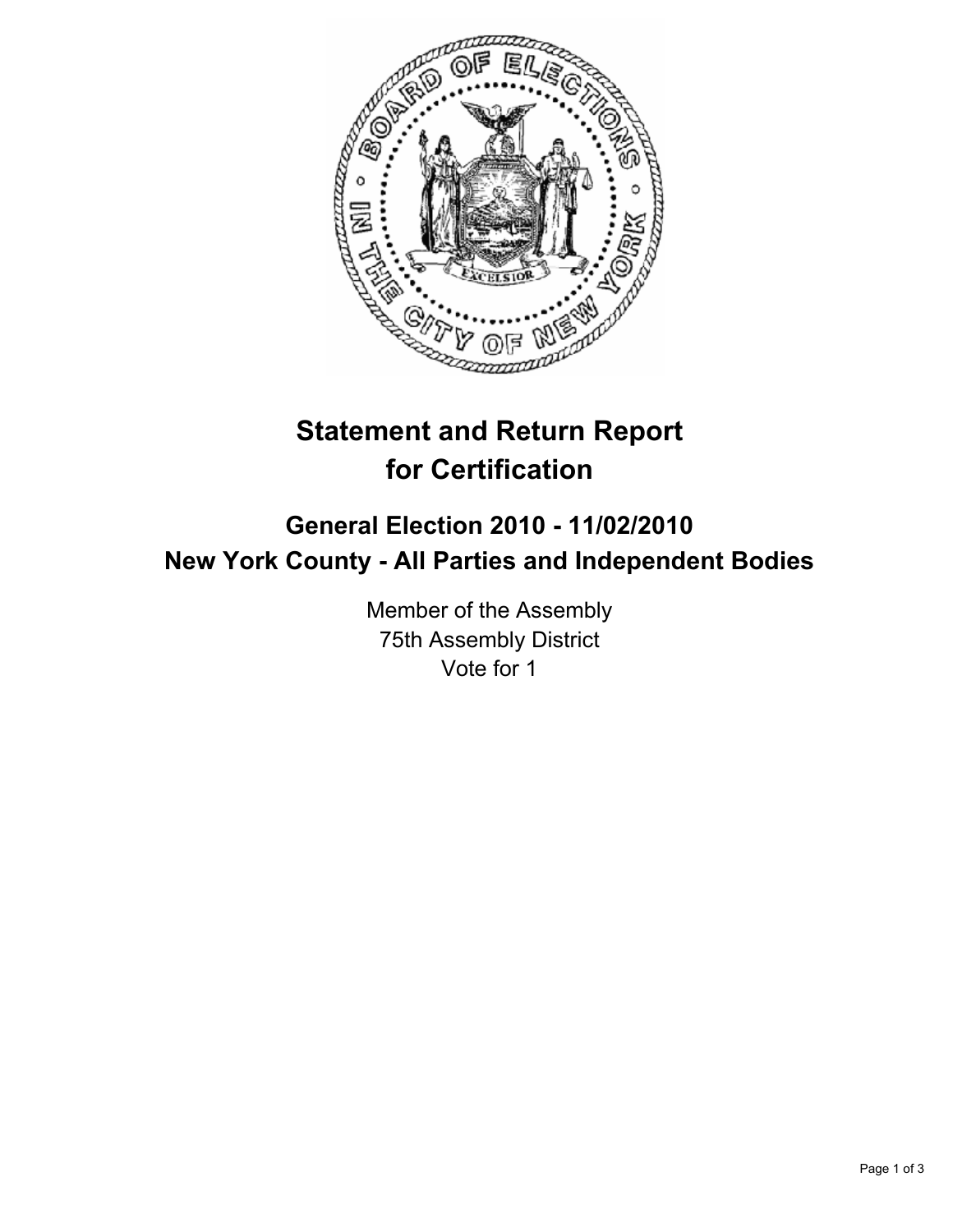

## **Assembly District 75**

| PUBLIC COUNTER                         | 32,976         |
|----------------------------------------|----------------|
| <b>EMERGENCY</b>                       | 75             |
| ABSENTEE/MILITARY                      | 1,066          |
| <b>AFFIDAVIT</b>                       | 911            |
| <b>Total Ballots</b>                   | 35,590         |
| RICHARD N GOTTFRIED (DEMOCRATIC)       | 23,069         |
| MICHAEL W CHAN (REPUBLICAN)            | 5,893          |
| RICHARD N GOTTFRIED (WORKING FAMILIES) | 3,016          |
| <b>BERNIE WILLIAMS (WRITE-IN)</b>      | 1              |
| CHUCK ZLATKIN (WRITE-IN)               | 1              |
| CLAFFOW COLLIER (WRITE-IN)             | 1              |
| ERIC LOVIO (WRITE-IN)                  | 1              |
| GREGG ZUKOWSKI (WRITE-IN)              | 1              |
| ISABELLE LEVIN (WRITE-IN)              | 1              |
| JIMMY MCMILLAN (WRITE-IN)              | 1              |
| JOE CAMEL (WRITE-IN)                   | 1              |
| JOHN DOE (WRITE-IN)                    | 1              |
| KENNY ROSEN-BLATT (WRITE-IN)           | 1              |
| LARRY MONTY (WRITE-IN)                 | 1              |
| LILA NORDSTROM (WRITE-IN)              | 1              |
| MATTHEW LEADER (WRITE-IN)              | 1              |
| ME (WRITE-IN)                          | 1              |
| MICHAH KELLNER (WRITE-IN)              | 1              |
| MITT ROMNEY (WRITE-IN)                 | 1              |
| NO NAME (WRITE-IN)                     | 5              |
| RANL SCHULLZ (WRITE-IN)                | 1              |
| RICHARD BRODSKY (WRITE-IN)             | 1              |
| SELF (WRITE-IN)                        | 1              |
| VOID (WRITE-IN)                        | $\overline{2}$ |
| <b>Total Votes</b>                     | 32,004         |
| Unrecorded                             | 3,586          |